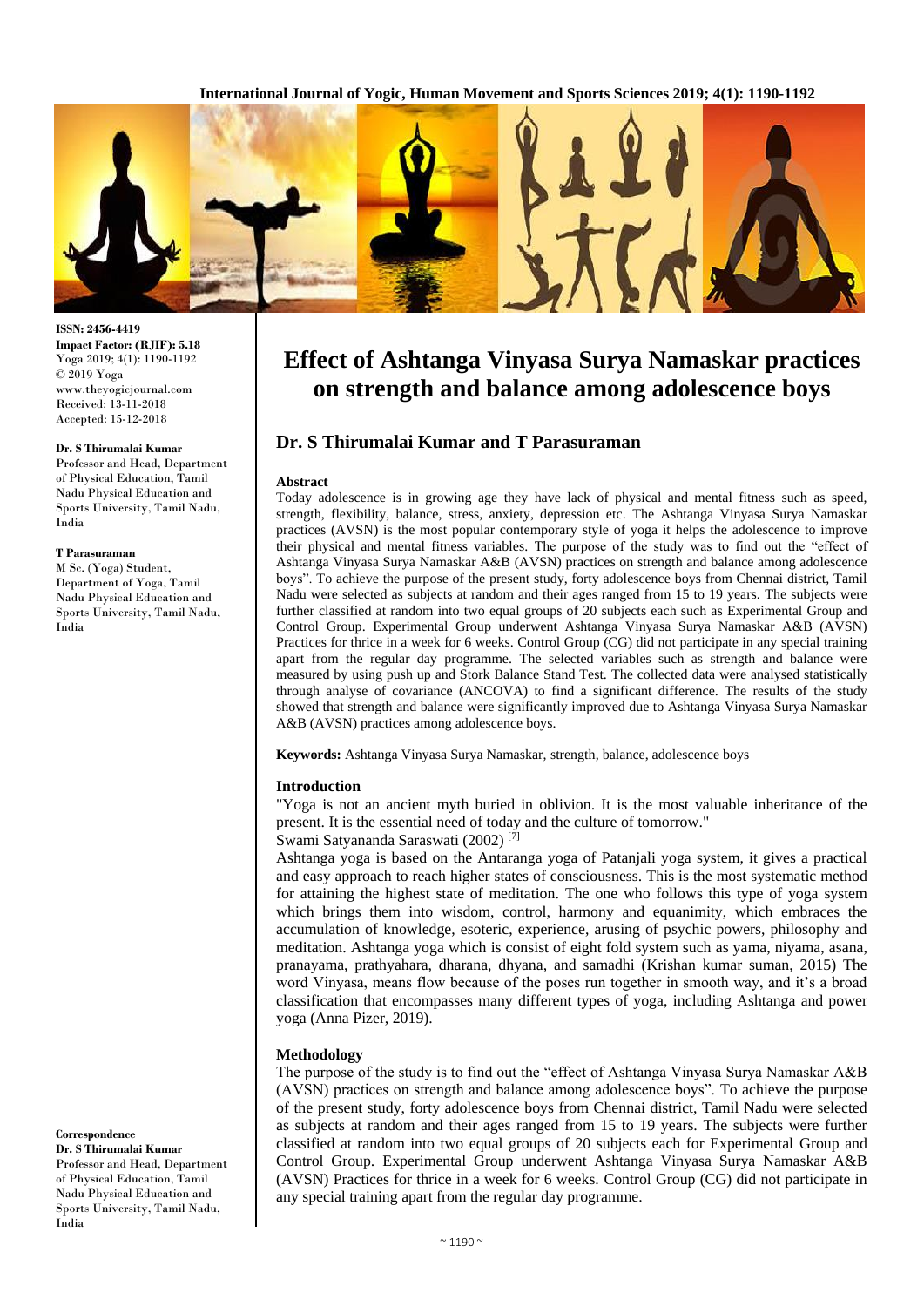#### International Journal of Yogic, Human Movement and Sports Sciences

#### **Training programme**

During the training period the experimental group underwent 6 weeks of Ashtanga Vinyasa Surya Namaskar A&B (AVSN) practices. The duration of training programme was planned for 60 minutes that is from 7.00am to 8.00am on Mondays, Wednesdays and Fridays. All the subjects involved in this study were carefully monitored throughout the training programmes, Each session 60 minutes consist of 5 min warm up exercise followed by Starting Prayer (2Min) Preparatory Practices-Warm up (13Min) Surya Namaskar–A&B (25Min) Loosening Exercise (5Min) Relaxation (13Min) Closing Prayer (2Min) After completion of 6 weeks of training period, the participants were retested.

#### **Warm up and loosening exercise**

Ankle Rolls, Knee Circle, Hip Circles, Sacrum Circles, Pelvic Rotations, Spine Rolls, Spinal Twist

**Surya Namaskar (A):** Inhale–Urdhva Hastasana, Exhale– Utanasana, Inhale–Urdvah Utanasana, Exhale–Chaturanga Dandasana, Inhale–Urdvah Mukha Svanasana, Exhale–Adho Mukha Svanasana, Inhale–Urdvah Utanasana, Exhale– Utanasana, Inhale–Urdhva Hastasana, Exhale– Samasthiti

**Surya Namaskar (B):** Inhale–Utkatasana, Exhale– Utanasana, Inhale–Urdvah Utanasana, Exhale–Chaturanga Dandasana, Inhale–Urdvah Mukha Svanasana, Exhale–Adho Mukha Svanasana, Inhale–Virabhadrasana I, Exhale– Chaturanga Dandasana, Inhale–Urdvah Mukha Svanasana, Exhale–Adho Mukha Svanasana, Exhale–Adho Mukha Svanasana, Exhale–Chaturanga Dandasana, Inhale–Urdvah Mukha Svanasana, Exhale–Adho Mukha Svanasana, Inhale– Urdvah Utanasana, Exhale–Utanasana, Inhale–Utkatasana, Exhale–Samasthiti

## **Statistical tool**

The collected data were analysed statistically through analyse of covariance (ANCOVA) to find the significance difference.

#### **Analysis of the data**

The data collected prior and after the experimental periods on strength and balance of experimental group (AVSN) and control group (CG) were analysed and presented in table–I & II. The level of significance was fixed at 0.05 level of confidence to test the 'F' ratio obtained by analysis of covariance.

| <b>Test</b>    | <b>Experimental Group</b><br>(AVSN) | <b>Control Group</b><br>(CG) | <b>Source of variance</b> | <b>Sum of Squares</b> | DF | <b>Mean square</b> | Е      |
|----------------|-------------------------------------|------------------------------|---------------------------|-----------------------|----|--------------------|--------|
| Pre-test mean  | 16.00                               | 15.75                        | Between                   | 0.625                 |    | 0.625              | 0.13   |
|                |                                     |                              | Within                    | 177.75                | 38 | 4.67               |        |
| Post-test mean | 20.00                               | 15.85                        | Between                   | 172.22                |    | 172.22             | 40.76  |
|                |                                     |                              | Within                    | 160.55                | 38 | 4.22               |        |
| Adjusted mean  | 19.89                               | 15.95                        | Between                   | 154.69                |    | 154.69             | 162.46 |
|                |                                     |                              | Within                    | 35.23                 | 37 | 0.95               |        |

**Table 1:** Ianalysis of covariance for pre and post data on strength (Scores in Numbers)

\* Significant at 0.05 level of confidence. (The table value required for significance at 0.05 level of confidence with DF 1 and 38 and 1 and 37 were 4.09 and 4.10 respectively).

### **Discussion on findings of strength**

The obtained F value on pre test scores 0.13 was lesser than the required F value of 4.09 to be significant at 0.05 level. This proved that there was no significant difference between the groups at initial stage and the randomization at the initial stage was equal. The post test scores analysis proved that there was significant difference between the groups as the obtained F value at 40.76 was greater than the required F value at 4.09. This proved that the differences between the post-test mean at the subjects were significant. Taking into consideration the pre and post test scores among the groups, adjusted mean scores were calculated and subjected to statistical treatment. The obtained F value at 162.46 was greater than the required F value at 4.10. This proved that there was Significant differences among the means due to six weeks of Ashtanga Vinyasa Surya Namaskar practice A & B (AVSN) on strength.

The obtained adjusted mean values were presented through bar diagram in figure 1.





**Table 2:** Analysis of covariance for pre and post data on balance (scores in seconds)

| <b>Test</b>    | <b>Experimental Group</b><br>(AVSN) | Control Group<br>(CG) | <b>Source of variance</b> | <b>Sum of Squares</b> | DF | <b>Mean square</b> |       |
|----------------|-------------------------------------|-----------------------|---------------------------|-----------------------|----|--------------------|-------|
| Pre-test mean  | 14.35                               | 14.50                 | Between                   | 0.22                  |    | 0.22               | 0.05  |
|                |                                     |                       | Within                    | 161.55                | 38 | 4.25               |       |
| Post-test mean | 18.15                               | 14.55                 | Between                   | 129.6                 |    | 129.6              | 25.76 |
|                |                                     |                       | Within                    | 191.5                 | 38 | 5.03               |       |
| Adjusted mean  | 18.21                               | 14.48                 | Between                   | 138.55                |    | 138.55             | 64.39 |
|                |                                     |                       | Within                    | 79.60                 | 37 | 2.15               |       |

\* Significant at 0.05 level of confidence. (The table value required for significance at 0.05 level of confidence with df 1 and 38 and 1 and 37 were 4.09 and 4.10 respectively).